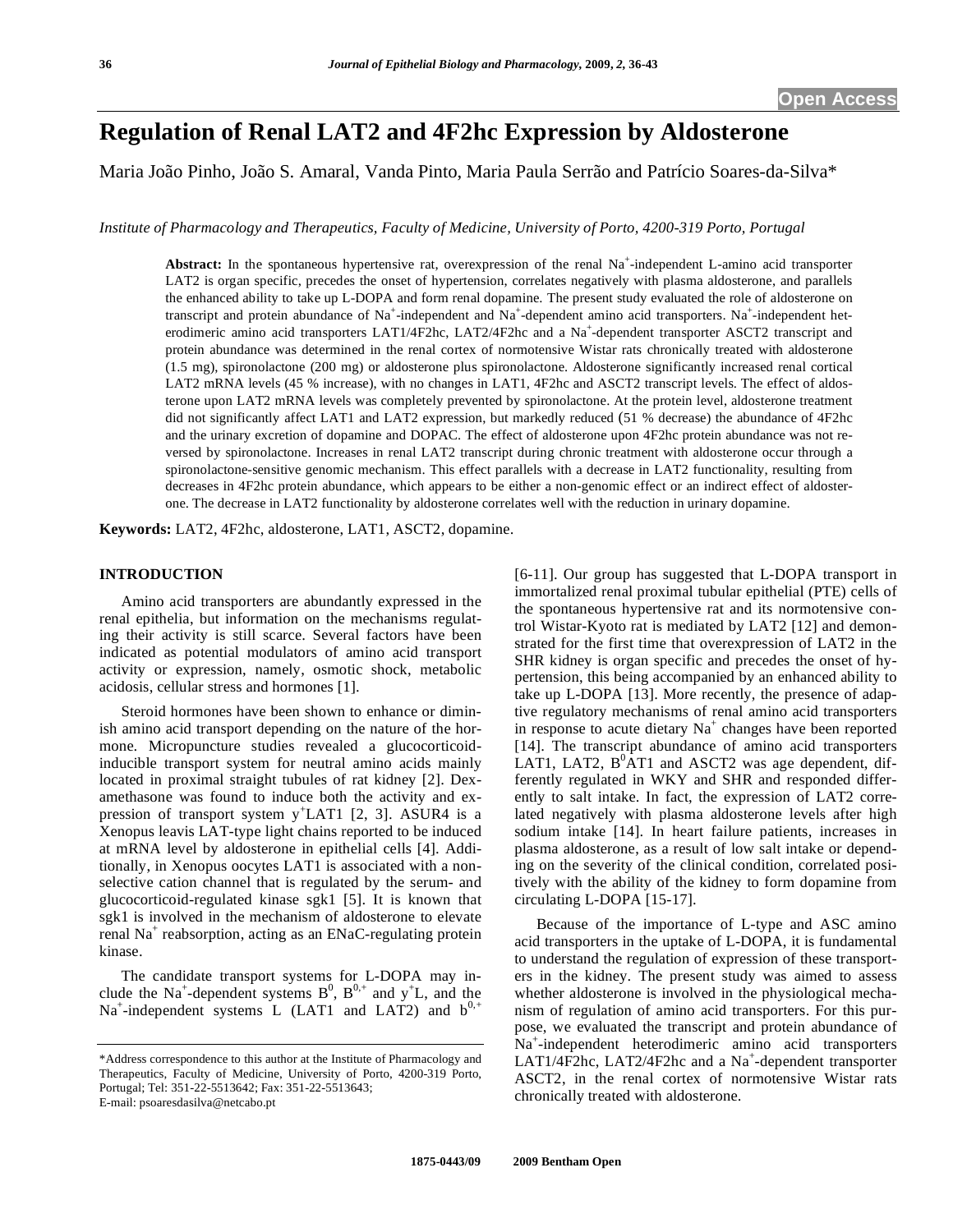# **MATERIALS AND METHODOLOGY**

### **Animal Interventions**

 All animal interventions were performed in accordance with the European Directive number 86/609, and the rules of the "Guide for the Care and Use of Laboratory Animals",  $7<sup>th</sup>$ edition, 1996, Institute for Laboratory Animal Research (ILAR), Washington, DC. All animals were purchased from Harlan (Harlan-Inferfauna, Barcelona, Spain). Rats were kept under controlled environmental conditions (12 h light/dark cycle and room temperature  $22\pm2$  °C) and fluid intake and food consumption were monitored daily throughout the study. Blood pressure (systolic and diastolic) and heart rate were measured in conscious restrained animals, between 7.00 to 10.00 a.m., using a photoelectric tail cuff pulse detector (LE 5000, Letica, Barcelona, Spain).

 Male Wistar rats of 8-weeks of age were randomly treated with one of the following combinations for 8 days: PALDO group, placebo for aldosterone pellet  $(1.5 \text{ mg})$ ; ALDO group, aldosterone pellet (1.5 mg; 21-day release); PSPIRO group, placebo for spironolactone pellet (200 mg); SPIRO group, spironolactone pellet (200 mg; 21-day release); PALDO+PSPIRO group, placebo for aldosterone pellet (1.5 mg) and placebo for spironolactone pellet (200 mg); ALDO+SPIRO group, aldosterone pellet (1.5 mg; 21 day release) and spironolactone pellet (200 mg; 21-day release). Pellets (Innovative Research of America, Sarasota, FL) were implanted subcutaneously on dorsum of neck under sodium pentobarbital (60 mg  $kg^{-1}$ , i.p.) anaesthesia. To keep the levels of endogenous aldosterone to a minimum, and allow the evaluation of exogenous administrated hormone, rats were submitted to high salt intake (1% NaCl in their drinking) for the duration of treatments [18-20].

 After completion of each protocol, rats were anesthetized with sodium pentobarbital (60 mg  $kg^{-1}$  i.p.). Blood removed from the left ventriculum was collected in tubes containing K3EDTA. Kidneys were rapidly removed, rinsed free from blood with normal saline, the renal cortices were dissected out, snap-frozen in liquid nitrogen and stored at –80ºC until processing for RNA extraction.

# **Plasma and Urine Ionogram and Biochemistry**

 Plasma and urine sodium, potassium osmolality, and creatinine were measured using an automated analyzer (Hitachi 717, Boehringer Mannheim, Germany).

# **Assay of Plasma Renin Activity (PRA) and Aldosterone**

Blood samples were collected in chilled  $K_3EDTA$  tubes. Plasma was separated and assayed aldosterone by radioimmunoassay (Diagnostic Products Corporation; Los Angeles, CA). PRA was measured by indirect RIA kit (DiaSorin, Stillwater, MN).

# **Assay of Catecholamines**

 The assay of dopamine and DOPAC in urine was performed by high pressure liquid chromatography with electrochemical detection, as previously described [21, 22]. The lower limit of detection of dopamine and DOPAC ranged from 350 to 1,000 fmol.

#### **RNA Extraction and Reverse Transcription**

 Kidney cortices were homogenized (Diax, Heidolph) in Trizol Reagent  $(75mg \text{ ml}^{-1})$ ; Invitrogen) and total RNA was extracted according to manufacturer's instructions. The RNA obtained was dissolved in diethylpyrocarbonate (DEPC) treated water and quantified by spectrophotometry at 260 nm.

 Total RNA extracted from individual rat kidney cortices was treated with DNase (Ambion), to eliminate potential genomic DNA contamination. cDNA was synthesized from 1  $\mu$ g of total RNA in a total volume of 20  $\mu$ l. Reverse transcription was performed with SuperScript First Strand System for RT-PCR (Invitogen), using 50  $\mu$ g  $\mu$ l<sup>-1</sup> random hexamers as primers at 50ºC, according to manufacture's instructions. For real-time quantitative PCR,  $1 \mu l$  out of the  $20$ l reverse transcription reaction mixture was used.

### **Standard Preparation**

 Standards for amino acid transporters and GAPDH were obtained by conventional PCR amplification, using Platinum *Taq*PCRx DNA Polymerase (Life Technologies) and the following rat specific primers: LAT1 forward primer 5'-CTC CTT GCC CAT TGT CAC-3' and reverse primer 5'-GGT AGT TCC CAA AAT CCA CAG-3' (position 855 and 950 bp in rat LAT1 sequence AB015432); LAT2 forward primer 5'-TCG CTG TGA CTT TTG GAG AGA-3' and reverse primer 5'-CGG GAG GAG GTG AAG AGG-3' (position 908 and 1,002 bp in rat LAT2 sequence AB024400); 4F2hc forward primer 5'-GTC ACA GCC CGT TTT CAC T-3' and reverse primer 5'-CCT GCC TGC GAC ACA CTC C-3' (position 897 and 980 bp in rat 4F2hc sequence NM\_019283); ASCT2 forward primer 5'-CGT CCT CAC TCT TGC CAT CAT-3' and reverse primer 5'-CCA AAA GCA TCA CCC TCC AC-3' (position 1298 and 1427 bp in rat ASCT2 sequence NM\_175758); and GAPDH forward primer 5'-GGC ATC GTG GAA GGG CTC ATG AC-3' and reverse primer 5'-ATG CCA GTG AGC TTC CCG TTC AGC-3' (position 716 and 800 bp in rat GAPDH sequence M17701). PCR products were gel purified with Qiaex II (Qiagen) and quantified by spectrophotometry at 260 nm. The concentration was determined and the DNA was diluted accordingly in serial steps. PCR fragments were cloned and sequenced.

# **Quantitative Real-Time PCR**

 Real-time PCR was carried out using a LightCycler (Roche, Mannheim, Germany), as previously described [14]. Briefly, each RT-PCR reaction mixture  $(50 \mu l)$  included reverse transcription products corresponding to 50 ng of total RNA or standard DNA, 1 x SYBR Green I master mix (LightCycler FastStart DNA Master<sup>PLUS</sup> SYBR Green I, Roche),  $0.5 \mu M$  of each forward and reverse primers (described previously). Cycling conditions were as follows: denaturation (95ºC for 1 min), amplification and quantification (95ºC for 10 s, 56ºC-62ºC for 10 s, 72ºC for 5 s, with a single florescence measurement at the end of the 72ºC for 5 s segment) repeated 35 times, a melting curve program (65- 95 $\rm ^{9}C$  with a heating rate of 0.1 $\rm ^{9}C$  s<sup>-1</sup> and continuous fluorescent measurement) and a cooling step to 40ºC.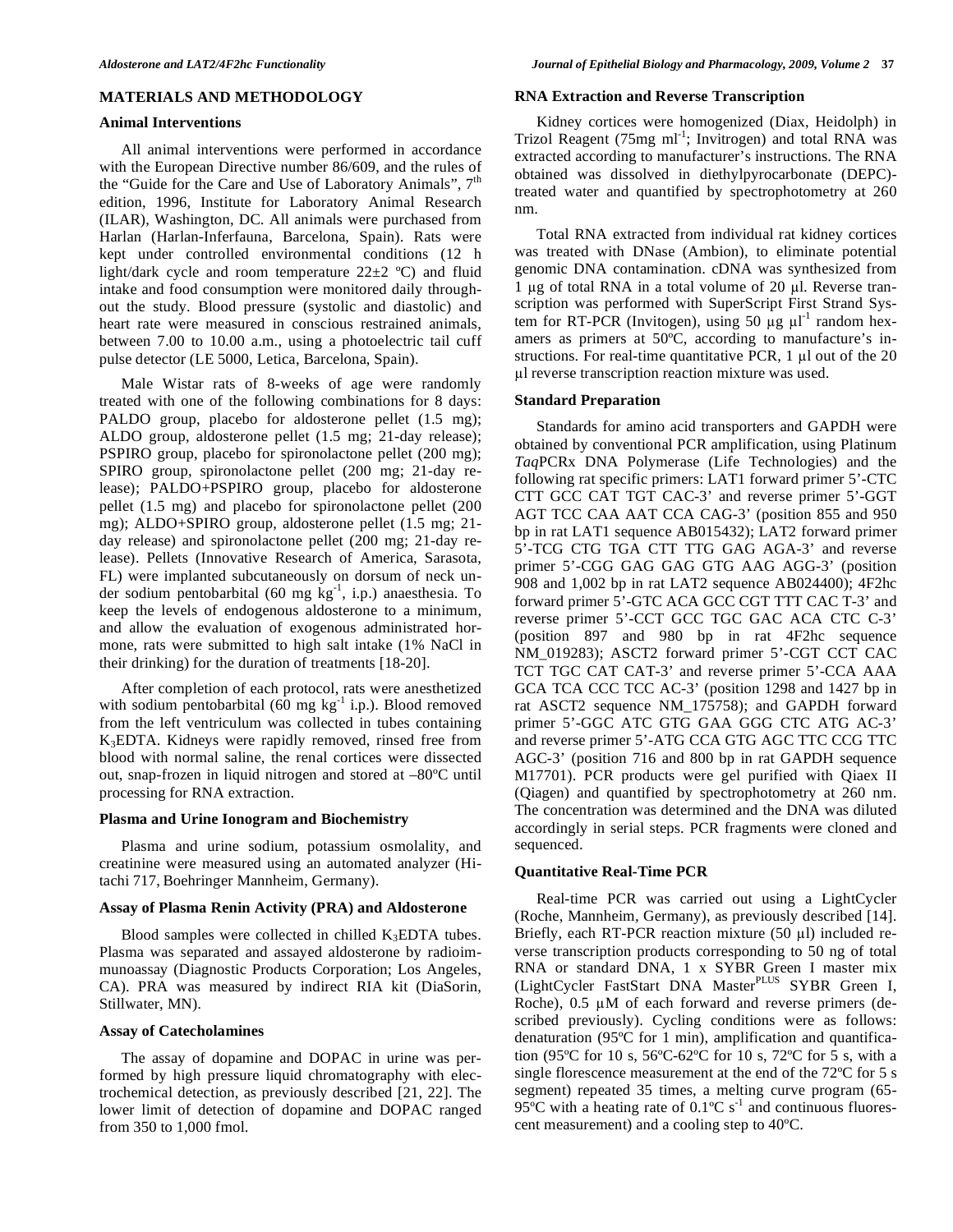Amplification specificity was checked using melting curves following manufacture's instructions. In addition, PCR products were separated by electrophoresis in a 2% TBE agarose gel to confirm that correct band sizes. Results were analyzed with LightCycler Software v.3.5 (Roche Applied Science, Mannheim, Germany) using the second derivate maximum method. Quantification was performed using standard curves. Standards for all amplicons were obtained by conventional PCR amplification, using Platinum TaqPCRx DNA Polymerase (Life Technologies).

 For each gene, a standard curve a line of best fit was generated using the five concentration data points. The calculated slope of the line (m) was used to determine reaction efficiency with the following equation:  $RE = [10^{\circ}(-)]$  $1/m$ ) $/2*100$ . Using this equation, the reaction efficiency of SYBR Green RT-PCR reactions was 98.0±1.8%. Data was normalized to the expression of the constitutively expressed gene GAPDH.

#### **Immunoblotting**

 Renal cortical membranes were washed with PBS and then lysed in RIPA buffer containing 150 mM NaCl, 50 mM Tris-HCl, pH 7.4, 5 mM EDTA, 1% Triton X-100, 0.5% sodium deoxycholate,  $0.1\%$  SDS,  $100 \mu g$  ml<sup>-1</sup> PMSF,  $2 \mu g$  $ml<sup>-1</sup>$  leupeptin and 2  $\mu$ g ml<sup>-1</sup> aprotinin. Protein concentration was determined using a protein assay kit (Bio-Rad Laboratories, Hercules, CA), with bovine serum albumin as standard. Cell lysates were boiled in sample buffer (35 mM Tris-HCl, pH 6.8, 4% SDS, 9.3% dithiothreitol, 0.01% bromophenol blue, 30% glycerol) at 95ºC for 5 min. Samples containing 30-60 µg of protein, were separated by SDS-PAGE with 10% polyacrylamide gel and then electroblotted onto nitrocellulose membranes (Bio-Rad). Blots were blocked for 1 h with 5% non-fat dry milk in PBS (10 mmol  $1<sup>-1</sup>$  phosphatebuffered saline) at room temperature with constant shaking. Blots were then incubated with antibodies goat polyclonal anti-LAT2 (1:800; Santa Cruz Biotechnology); rabbit anti-LAT1 (1:500; Serotec); rabbit polyclonal anti-ASCT2 (1:500; Chemicon International) or mouse monoclonal anti β-actin (1:1000; Santa Cruz Biotechnology), in 5% non-fat dry milk in PBS-T overnight at 4ºC. The immunoblots were subsequently washed and incubated with fluorescentlylabeled goat anti-rabbit (1:10,000; IRDye<sup>Tm</sup> 800, Rockland) or the fluorescently-labeled goat anti-mouse secondary antibody (1:5,000; AlexaFluor 680, Molecular Probes) for 60 min at room temperature and protected from light. The membrane was washed and imaged by scanning at both 700 nm and 800 nm, with an Odyssey Infrared Imaging System (LI-COR Biosciences).

#### **Statistical Methods**

Data are presented as means  $\pm$  SEM. Statistical significance was determined using one-way analysis of variance (ANOVA) followed by Newman-Keuls test for multiple comparisons. A P value less than 0.05 was assumed to denote a significant difference.

#### **RESULTS**

# **Effect of Aldosterone Treatment on Blood Pressure and other Physiological Parameters**

 Eight days after beginning of the treatment, body weights in the ALDO and ALDO+SPIRO groups were slightly, but significantly (P<0.05), higher than the corresponding placebo groups (Table **1**). In the ALDO and ALDO+SPIRO groups plasma aldosterone increased 4.7-fold and 7.3-fold respectively, which allowed confirmation of adequacy of

|                                  | <b>PALDO</b>     | <b>ALDO</b>       | <b>PSPIRO</b>     | <b>SPIRO</b>      | <b>PALDO+PSPIRO</b> | ALDO+SPIRO        |
|----------------------------------|------------------|-------------------|-------------------|-------------------|---------------------|-------------------|
|                                  | $(n=5)$          | $(n=5)$           | $(n=4)$           | $(n=4)$           | $(n=5)$             | $(n=5)$           |
| Initial BW $(g)$                 | $193.4 + 3.1$    | $201.2 \pm 1.5$   | $205.5 \pm 5.0$   | $208.5 \pm 1.7$   | $201.6 \pm 3.0$     | $216.4 \pm 2.3*$  |
| Final BW $(g)$                   | $228.2 \pm 2.5$  | $242.8 \pm 3.4*$  | $241.3 \pm 4.9$   | $247.0 \pm 2.8$   | $245.6 \pm 4.8$     | $258.8 \pm 3.4*$  |
| Systolic blood pressure (mm Hg)  | $127.7 \pm 1.4$  | $137.0 \pm 3.2*$  | $129.9 \pm 1.4$   | $131.0 \pm 2.9$   | $128.9 \pm 1.0$     | $134.7 \pm 1.2$   |
| Diastolic blood pressure (mm Hg) | $80.2 \pm 1.0$   | $81.2 \pm 5.5$    | $75.5 \pm 5.5$    | $81.6 \pm 1.4$    | $79.2 \pm 1.7$      | $82.7 \pm 5.3$    |
| Heart rate (beats per min)       | $394.5 \pm 18.5$ | $405.2 \pm 16.3$  | $410.5 \pm 16.5$  | $407.9 \pm 23.3$  | $434.9 + 9.4$       | $432.4 \pm 13.4$  |
| LKW(g)                           | $0.725 \pm 0.02$ | $0.795 \pm 0.03$  | $0.770 \pm 0.013$ | $0.759 \pm 0.004$ | $0.732 \pm 0.009$   | $0.824 \pm 0.02*$ |
| $LKW/BW$ $(\%)$                  | $0.318 \pm 0.01$ | $0.327 \pm 0.01$  | $0.319 \pm 0.01$  | $0.308 \pm 0.003$ | $0.298 \pm 0.003$   | $0.319 \pm 0.01$  |
| Plasma $Na^+$ (mmol/l)           | $136.8 \pm 1.4$  | $136.6 \pm 1.1$   | $138.6 \pm 1.4$   | $135.2 \pm 2.0$   | $137.2 \pm 0.2$     | $136.0 \pm 0.3$   |
| Plasma Cl (mmol/l)               | $91.2 \pm 0.7$   | $86.8 \pm 1.0*$   | $92.8 \pm 1.1$    | 88.6±0.9*         | $97.0 \pm 1.0$      | $96.6 \pm 0.7$    |
| Plasma urea (mg/dl)              | $25.0 \pm 1.8$   | $26.4 \pm 1.2$    | $24.8 \pm 1.2$    | $22.2 \pm 2.1$    | $29.4 \pm 1.4$      | $34.8 \pm 2.3$    |
| Plasma creatinine (mg/dl)        | $0.28 \pm 0.01$  | $0.25 \pm 0.01*$  | $0.30 \pm 0.01$   | $0.29 \pm 0.01$   | $0.31 \pm 0.01$     | $0.31 \pm 0.01$   |
| Osmolality (Osm/kg $H_2O$ )      | $449.4 \pm 20.1$ | $476.8 \pm 21.0$  | $448.0 \pm 27.2$  | $438.8 \pm 32.3$  | $369.0 \pm 15.1$    | $353.8 \pm 11.5$  |
| Plasma aldosterone (pg/ml)       | $41.9 \pm 17.5$  | $195.0 \pm 58.2*$ | $17.8 \pm 3.5$    | $31.9 \pm 7.5$    | $30.9 \pm 3.0$      | $224.1 \pm 38.1*$ |
| $PRA$ (pg/ml)                    | $1.5 \pm 0.3$    | $0.9 + 0.1$       | $1.8 + 0.4$       | $1.2 \pm 0.2$     | $1.0 + 0.2$         | $1.2 \pm 0.1$     |

**Table 1. Physiological Data of 8-Week Old Wistar Rats During Aldosterone (ALDO), Spironolactone (SPIRO), Aldosterone Plus Spironolactone (ALDO+SPIRO) Treatments and Corresponding Placebo Values** 

Values are mean  $\pm$  SEM (n = 4-5).

Significantly different from values for the corresponding placebo (\*P < 0.05).

Body Weight (BW), Left Kidney Weight (LKW) and Left Kidney Weight /Body Weight (LKW/BW).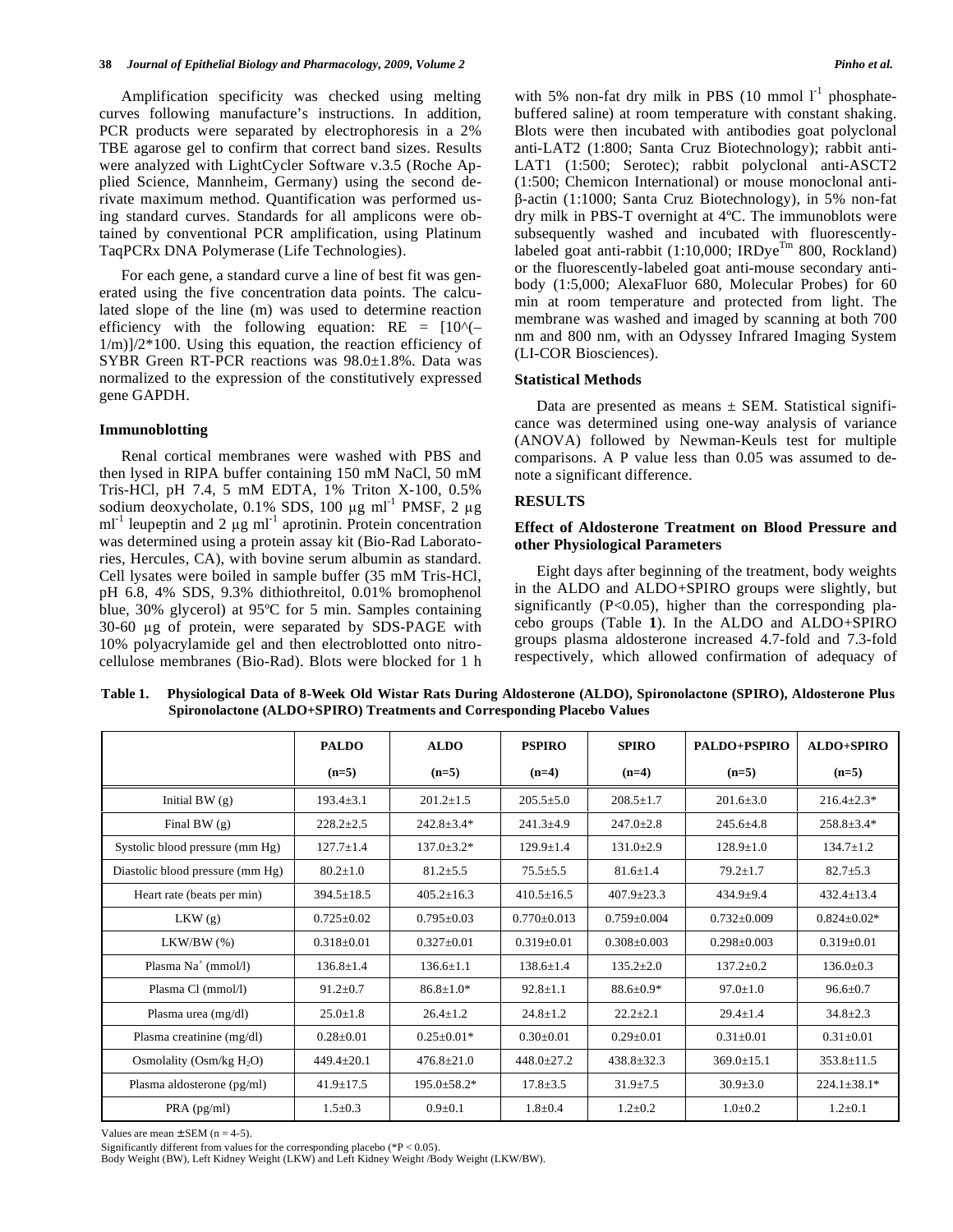treatments (Table **1**). Plasma levels of aldosterone were similar across the placebo-implanted groups. Plasma levels of sodium and urea, plasma osmolarity and PRA were not affected by any of the treatments. Plasma levels of chloride and creatinine in ALDO group were significantly lower than those of placebo-treated rats. In the SPIRO group the plasma chloride concentration was also decreased then compared to the corresponding placebo group. The systolic blood pressure in the ALDO and the ALDO+SPIRO groups was found to be significantly higher at the end of the study, whereas in the SPIRO group systolic blood pressure did not differ. The diastolic blood pressure and heart rate were not affected by the treatments (Table **1**).

# **Effect of Aldosterone Treatment on the Expression Of Several Amino Acid Transporters**

 Evaluation of amino acid transporters mRNA expression was performed by quantitative real time RT-PCR and no significant changes were found on the mRNA expression of renal cortical LAT1 and 4F2hc in ALDO, SPIRO and ALDO+SPIRO groups (Fig. **1A** and **1C**). ALDO group was endowed with significantly higher renal cortical LAT2 mRNA levels (44.6±9.8 % increase) than that of the corresponding placebo (Fig. **1B**). This increase in LAT2 mRNA level was not observed when aldosterone was combined with the competitive mineralocorticoid receptor blocker spironolactone (Fig. **1B**). LAT2 mRNA levels in the SPIRO group were similar to those of corresponding placebo (Fig. 1B). Renal Na<sup>+</sup>-dependent amino acid transporter ASCT2 transcript abundance was not affected by any of the treatments (Fig. **1D**).

 Protein expression of LAT1, LAT2, 4F2hc and ASCT2 was evaluated by immunoblot analysis in the renal cortical membranes of ALDO and ALDO+SPIRO groups. The protein expression level of Na<sup>+</sup>-independent amino acid transporters LAT1 and LAT2 in renal cortical membranes from the ALDO group was 20% lower than that in placebo-treated rats, but this did not attained a statistically significant difference (Fig. **2A** and **2C**). In the ALDO+SPIRO group LAT1 and LAT2 protein abundance was similar to corresponding placebo group (Fig. **2B** and **2D**). The expression of renal 4F2hc protein in the ALDO group was significantly lower (~51.3% decrease) than that in placebo group (Fig. **2E**). This effect was not prevented by spironolactone (Fig. **2F**). Considering that 4F2hc is required for LAT2 to be functional, the LAT2/4F2hc reveals the functionality of the transporter. LAT2/4F2hc ratios were obtained by simultaneous quantification of LAT2 and 4F2hc protein expression from the same blots. The renal LAT2/4F2hc protein ratios in aldosteronetreated rats  $(1.07\pm0.08)$  were significantly  $(P<0.05)$  increased when compared to the corresponding placebo group  $(0.64\pm0.01)$ .

In the ALDO and ALDO+SPIRO groups, the  $Na<sup>+</sup>$ dependent amino acid transporter ASCT2 expression was found not to differ from corresponding placebo groups (Fig. **2G** and **2H**).



**Fig. (1).** Transcript abundance of renal cortical (**A**) LAT1, (**B**) LAT2, (**C**) 4F2hc and (**D**) ASCT2, in 8-week old Wistar rats subcutaneously implanted with aldosterone (ALDO), spironolactone (SPIRO), aldosterone plus spironolactone (ALDO+SPIRO) or corresponding placebo pellets, for 8 days. mRNA quantification by real-time PCR. Columns represent means of 4-6 determinations per group and vertical lines show SEM. Significantly different from placebo (\*P<0.05).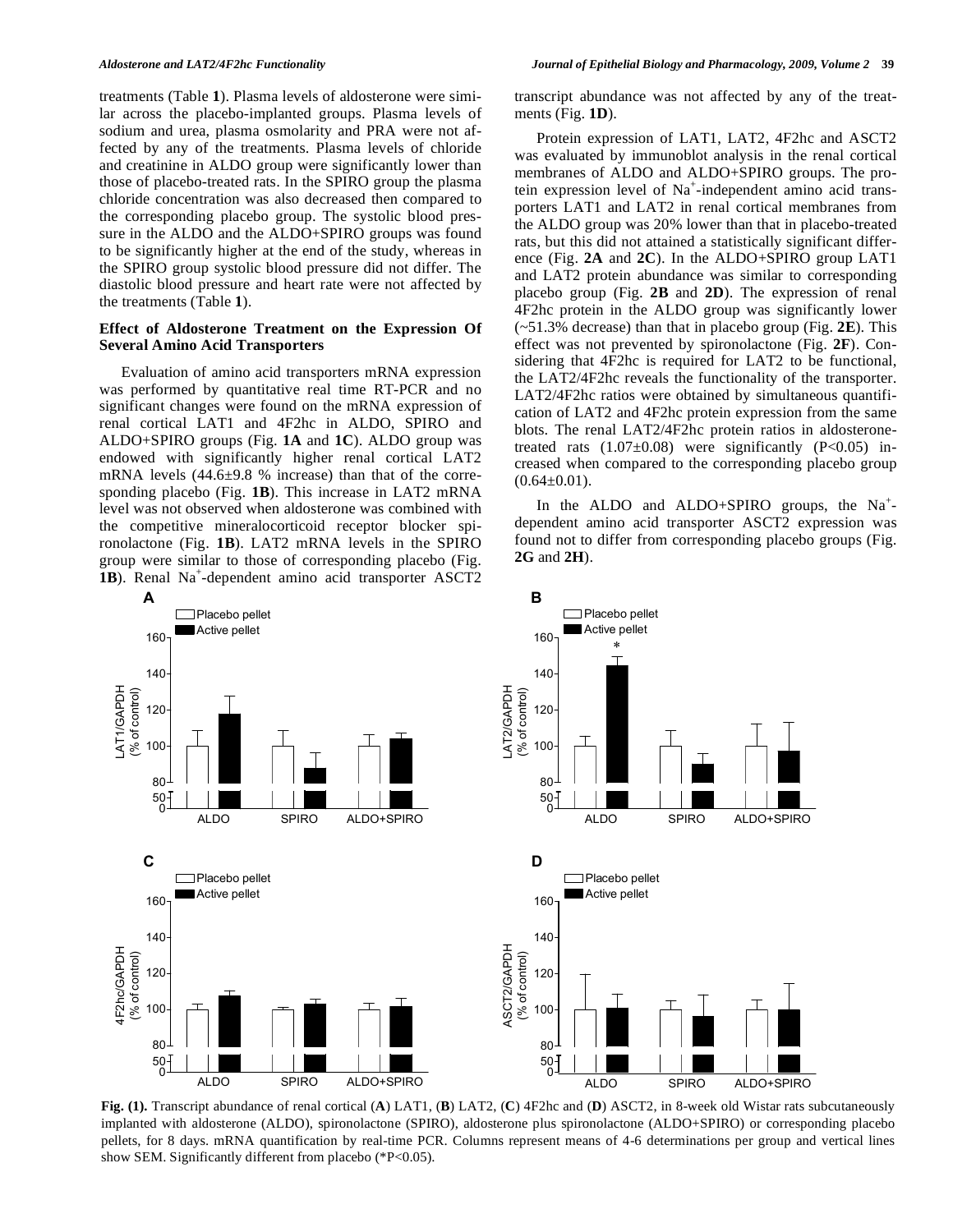

**Fig. (2).** Renal cortical (**A** and **B**) LAT1, (**C** and **D**) LAT2, (**E** and **F**) 4F2hc and (**G** and **H**) ASCT2 protein expression in 8-week old Wistar rats subcutaneously implanted with aldosterone (ALDO), aldosterone plus spironolactone (ALDO+SPIRO) or placebo pellets (PALDO and PALDO+PSPIRO), for 8 days. Columns represent means of 4-6 determinations per group and vertical lines show SEM. Significantly different from placebo (\*P<0.05).

 The discrepancy between mRNA levels and protein expression might be related to post-transcriptional events. Several levels of nuclear post-transcriptional events can be regulated, such as the control of splicing efficiency, precursor RNA stability, polyadenylation or RNA transport [23].

# **Effect of Aldosterone Treatment on Renal Dopaminergic System**

 Fig. (**3**) depicts changes in the urinary excretion of dopamine and DOPAC in rats treated with ALDO, SPIRO and ALDO+SPIRO. In the ALDO group, both dopamine and DOPAC urinary excretion was significantly  $(P<0.05)$  decreased when compared to the corresponding placebo. The urinary excretion of dopamine was similar to placebo in the SPIRO and ALDO+SPIRO groups.

# **DISCUSSION**

LAT2 is a major  $Na^+$ -independent amino acid transporter with marked expression in transporting epithelia, namely in the kidney [24-26]. Chronic treatment with aldosterone increased renal LAT2 transcript abundance, which was reversed by the mineralocorticoid receptor antagonist spironolactone. This finding suggests the possible involvement of the antinatriuretic hormone aldosterone in the regulation of this Na<sup>+</sup>-independent amino acid transporter. This would provide a mean for  $Na<sup>+</sup>$  to indirectly interfere with the expression and function of Na<sup>+</sup>-independent transporters. It is well known that aldosterone controls sodium excretion by

regulating its reabsorption across tight epithelia such as the distal nephron. Spindler and colleagues [4] reported that Xenopus leavis ASUR4 (homologue of human LAT1), whose function is not yet known, was one of the early aldosterone upregulated RNAs by differential display PCR in A6 cells. Still, ASUR4 was mentioned in the context of the late response despite a twofold increase at the mRNA level in the course of response to aldosterone. This correlates positively with the fact that ASUR4 appears to be a constitutive element that potentially exerts a supportive role for the anabolic actions of aldosterone [27]. It is in this late phase that increment of LAT2 mRNA levels produced by aldosterone should be integrated. This would provide a mean to indirectly control the synthesis of dopamine and consequently promote a negative feedback to its primary actions. It is known that aldosterone works in concert with a large number of other hormones and factors also implicated in the control of sodium and volume homeostasis and blood pressure *via* a complex network of regulatory cascades [27].

 Nevertheless, the functionality of LAT2 is dependent on the abundance of 4F2hc [24, 26, 28]. Distinct from the aldosterone-induced increases in LAT2 mRNA, no changes were found to occur in renal 4F2hc mRNA abundance. Besides, aldosterone-induced increase on LAT2 transcript abundance was accompanied by a slight decrease in LAT2 protein abundance, whereas aldosterone treatment markedly reduced the abundance of 4F2hc, but this effect was not reversed by spironolactone. Accordingly, aldosterone may modulate the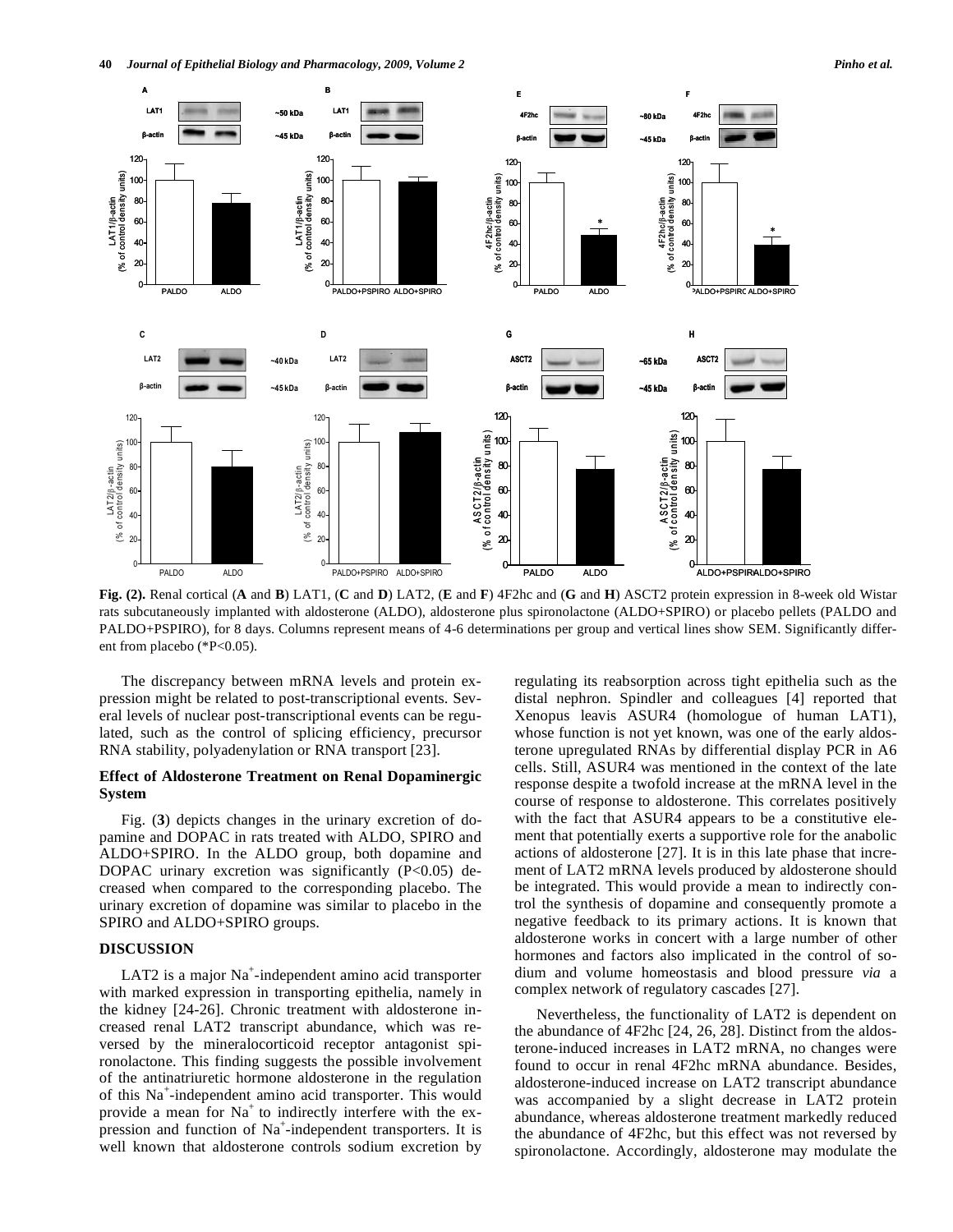

**Fig. (3).** Urinary levels of dopamine and DOPAC in 8-week old Wistar rats subcutaneously implanted with aldosterone (ALDO), aldosterone plus spironolactone (ALDO+SPIRO) or placebo pellets (PALDO and PALDO+PSPIRO), for 8 days. Columns represent means of 6 determinations per group and vertical lines show SEM. Significantly different from placebo (\*P<0.05). Absolute urinary levels (in nmol/24h) of dopamine and DOPAC were 10.7±0.7 and 23.9±1.4, respectively.

expression of LAT2 and 4F2hc by different mechanisms. Therefore, since 4F2hc is essential for the function of LAT2 [24, 26, 28], increases in renal LAT2/4F2hc protein ratios in the aldosterone-treated rats may actually translate into a decrease in LAT2 functionality [14]. This is most evidenced by the reduction of urinary dopamine and DOPAC in the aldosterone-treated group, given that LAT2 promotes the transport of dopamine precursor L-DOPA [12, 13]. Interestingly, these aldosterone-treated rats showed an increase in blood pressure, which was reversed by the co-administration of the competitive mineralocorticoid receptor blocker spironolactone. Therefore, this increase in blood pressure might be a consequence of the excess of aldosterone and the lower dopamine production observed in this group.

 The regulation of 4F2hc and light chains has been explored in a small number of studies with conflicting results. Broer *et al*. [29] found increased 4F2hc mRNA levels and enhanced L-type amino acid transport activity in phorbol esters-treated lymphocytes. The glucocorticoid dexamethasone was found to induce both the activity and expression of 4F2hc in the rat kidney [2]. Arginine depletion increased TA1/LAT1 mRNA expression, accompanied with no appreciable response of 4F2hc in rat hepatic cell lines [30]. In cultured human placental choronic villi Kudo and Boyd [31] found that system L and  $y^{\dagger}L$  activities correlate positively with increases in the expression of 4F2hc. Despite the limited information available on the regulation of system L, 4F2hc is well recognized as a multifunctional protein that is not only responsible for the functional expression of transporters, but also linked to several signalling pathways [32]. In fact, several lines of evidence indicate that 4F2hc interacts with integrins [33], which have been shown to be one of the early downregulated transcripts by aldosterone [34]. Therefore, it is possible that the association of signalling molecules to 4F2hc may also affect the activity of 4F2hc associated amino acid transporters [32]. Though it could be hypothesized that increases in LAT2 mRNA by aldosterone may constitute a compensatory mechanism for the suggested decrease in LAT2 functionality, there is evidence suggesting that this may not be the case. It should be kept in mind that the effects of aldosterone upon LAT2 transcript were mediated through spironolactone-sensitive mechanisms, whereas those upon 4F2hc were insensitive to spironolactone. It is, therefore, possible that decreases in 4F2hc protein abundance by aldosterone may constitute either a non-genomic effect or an indirect effect of the hormone. The extent to which these two events (the increase in LAT2 transcript abundance and the decrease in 4F2hc protein) occur in parallel or are related to each other as compensatory mechanisms is under investigation.

 In contrast to LAT2, renal LAT1 transcript was not affected by aldosterone administration. This  $N_a^+$ -independent amino acid transporter has a very weak expression in the kidney and its exact localization along the nephron is not known. LAT1 expression was found to occur in brain capillary endothelial cells; therefore, it is likely that LAT1 may be expressed in the vasculature of kidney. Endothelial cells express mineralocorticoid receptors and, recently, it was shown that aldosterone led to sustained cell swelling, which was sensitive to inhibition by spironolactone [35]. Within a few minutes, cells were found to respond to aldosterone treatment with a concomitant increased in the cell surface [35]. LAT1 is involved in cell growth, providing cells with essential amino acids and, for such a reason, it was expected that aldosterone might change renal LAT1 expression. However, it should be mentioned that the effects of aldosterone upon endothelial cell growth are "early aldosterone events". In fact, it was observed that after reaching a maximum, cell volume returned back to the original volume (10-15 min after aldosterone secretion) [35].

 ASCT2 was unaffected by aldosterone, which fits well with the lack of correlation between the changes in plasma aldosterone levels and renal ASCT2 mRNA expression, observed in 12-week old SHR on HS intake [14]. It is suggested that other factors might be responsible for the modulation of this Na<sup>+</sup>-dependent amino acid transport. ASCT2 has been shown to be regulated by nitric oxide (NO) in the human intestinal cell line Caco-2 [36]. Growth factors, like epidermal growth factor (EGF) and growth hormone [33], have also been found to induce sodium-dependent neutral amino acid transporter ASCT2 mRNA expression in rabbit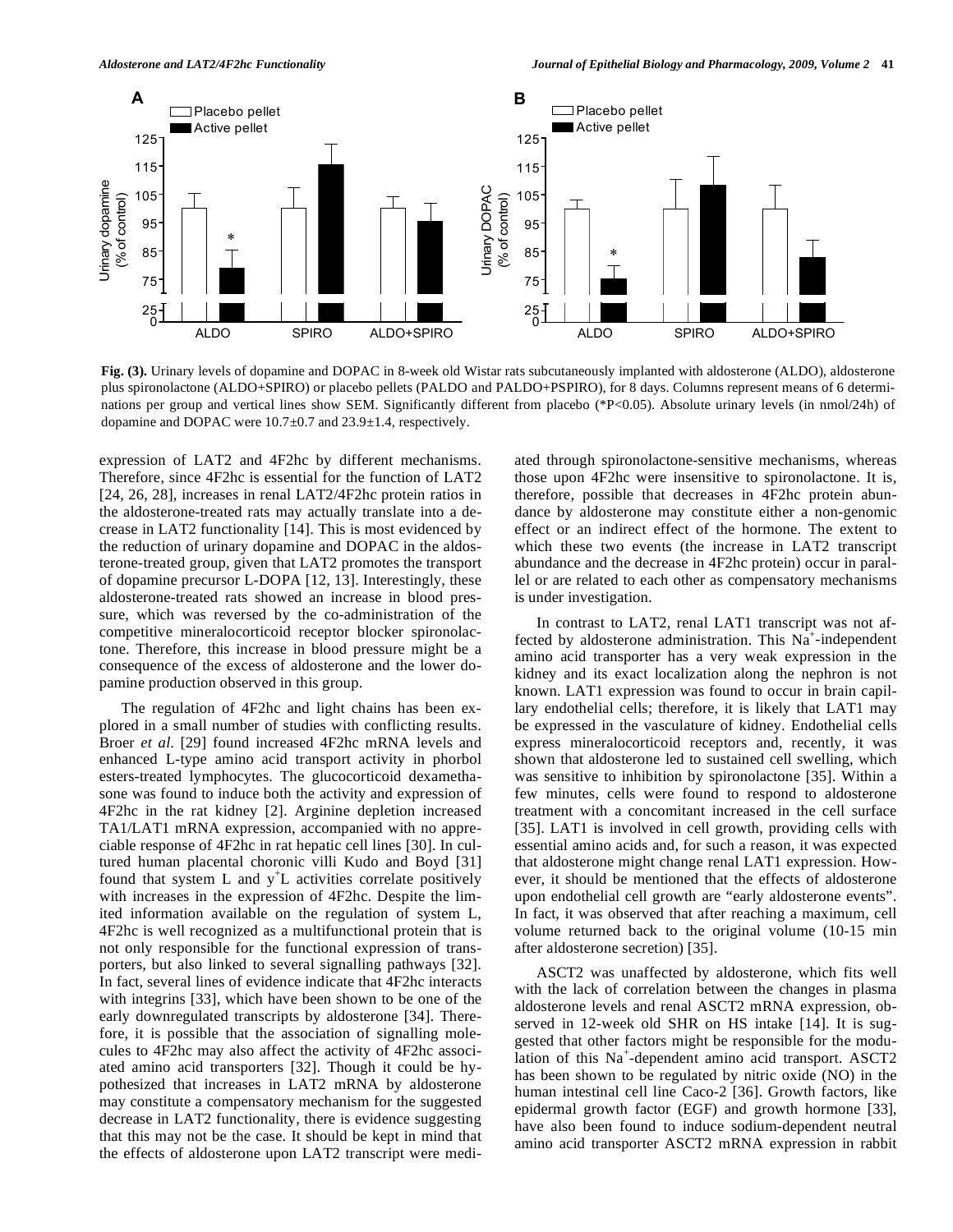intestine [37]. Furthermore, the expression of the ASCT2 transporter in HepG2 hepatoma cells is stimulated by glutamine by a pathway involving the promoter element AGGTGAATGACTT which binds FXR/RXR dimmers [38].

 In conclusion, increases in renal LAT2 transcript during chronic treatment with aldosterone occur through a spironolactone-sensitive genomic mechanism. This effect parallels with a decrease in LAT2 functionality, resulting from decreases in 4F2hc protein abundance, which appears to be either a non-genomic effect of aldosterone or an indirect effect of the hormone. The decrease in LAT2 functionality in aldosterone-treated rats correlates well with the reduction in urinary dopamine, which is in line with the finding that LAT2 overexpression in the SHR kidney is accompanied by an increased ability to produce dopamine.

# **ACKNOWLEDGMENT**

 Supported by Fundação para a Ciência e a Tecnologia and Programa de Investimentos e Despesas de Desenvolvimento da Administração Central (PIDDAC) (PIC/IC/83204/2007).

#### **ABBREVIATIONS**

DEPC = Diethylpyrocarbonate

DOPAC = 3,4-dihydroxyphenylacetic acid

PRA = Plasma renin activity

- PTE = Proximal tubular epithelial
- $sgk =$  Serum- and glucocorticoid-regulated kinase

#### **REFERENCES**

- [1] Fleck C, Schwertfeger M, Taylor PM. Regulation of renal Amino Acid (AA) transport by hormones, drugs and xenobiotics - a review. Amino Acids 2003; 24(4): 347-74.
- [2] Schwertfeger M, Roskos M, Fleck C. Identification of the site of glucocorticoid action on neutral amino acid transport in superficial nephrons of rat kidney. Amino Acids 2000; 18(3): 279-88.
- [3] Schwertfeger M, Pissowotzki K, Fleck C, Taylor PM. Regulation of L-leucine transport in rat kidney by dexamethasone and triiodothyronine. Amino Acids 2003; 25(1): 75-83.
- [4] Spindler B, Mastroberardino L, Custer M, Verrey F. Characterization of early aldosterone-induced RNAs identified in A6 kidney epithelia. Pflugers Arch 1997; 434(3): 323-31.
- [5] Wagner CA, Lang F, Broer S. Function and structure of heterodimeric amino acid transporters. Am J Physiol Cell Physiol 2001; 281(4): C1077-93.
- [6] Gomes P, Soares-da-Silva P. Na+-independent transporters, LAT-2 and b0,+, exchange L-DOPA with neutral and basic amino acids in two clonal renal cell lines. J Membr Biol 2002 15; 186(2): 63-80.
- [7] Soares-da-Silva P, Serrao MP. High- and low-affinity transport of L-leucine and L-DOPA by the hetero amino acid exchangers LAT1 and LAT2 in LLC-PK1 renal cells. Am J Physiol Renal Physiol 2004; 287(2): F252-F61.
- [8] Soares-da-Silva P, Serrao MP. Apical and basolateral 4F2hc and the amino acid exchange of L-DOPA in renal LLC-PK<sub>1</sub> cells. Amino Acids 2005; 29(3): 213-9.
- [9] Soares-da-Silva P, Serrao MP, Pinho MJ, Bonifacio MJ. Cloning and gene silencing of LAT2, the L-3,4-dihydroxyphenylalanine (L-DOPA) transporter, in pig renal LLC-PK1 epithelial cells. FASEB J 2004; 18(13): 1489-98.
- [10] Soares-da-Silva P, Serrao MP, Vieira-Coelho MA. Apical and basolateral uptake and intracellular fate of dopamine precursor Ldopa in LLC-PK1 cells. Am J Physiol 1998; 274(2 Pt 2): F243- F51.
- [11] Soares-da-Silva P, Serrao P, Fraga S, Pinho MJ. Expression and function of LAT1, a neutral amino acid exchanger, in renal porcine epithelial cell line LLC-PK1. Acta Physiol Scand 2005; 185(1): 71- 8.
- [12] Pinho MJ, Serrao MP, Gomes P, Hopfer U, Jose PA, Soares-da-Silva P. Over-expression of renal LAT1 and LAT2 and enhanced L-DOPA uptake in SHR immortalized renal proximal tubular cells. Kidney Int 2004; 66(1): 216-26.
- [13] Pinho MJ, Gomes P, Serrao MP, Bonifacio MJ, Soares-da-Silva P. Organ-specific overexpression of renal LAT2 and enhanced tubular L-DOPA uptake precede the onset of hypertension. Hypertension 2003; 42(4): 613-8.
- [14] Pinho MJ, Serrao MP, Soares-da-Silva P. High salt intake and the renal expression of amino acid transporters in spontaneously hypertensive rats. Am J Physiol Renal Physiol 2007; 292: F1452-F63.
- [15] Alvelos M, Ferreira A, Bettencourt P, *et al*. The effect of dietary sodium restriction on neurohumoral activity and renal dopaminergic response in patients with heart failure. Eur J Heart Fail 2004; 6(5): 593-9.
- [16] Ferreira A, Bettencourt P, Dias P, *et al*. Neurohormonal activation, the renal dopaminergic system and sodium handling in patients with severe heart failure under vasodilator therapy. Clin Sci (Lond) 2001; 100(5): 557-66.
- [17] Ferreira A, Bettencourt P, Pimenta J, *et al*. The renal dopaminergic system, neurohumoral activation, and sodium handling in heart failure. Am Heart J 2002; 143(3): 391-7.
- [18] Rocha R, Chander PN, Khanna K, Zuckerman A, Stier CT Jr. Mineralocorticoid blockade reduces vascular injury in stroke-prone hypertensive rats. Hypertension 1998; 31(1 Pt 2): 451-8.
- [19] Rocha R, Chander PN, Zuckerman A, Stier CT Jr. Role of aldosterone in renal vascular injury in stroke-prone hypertensive rats. Hypertension 1999; 33(1 Pt 2): 232-7.
- [20] Rocha R, Stier CT Jr, Kifor I, *et al*. Aldosterone: a mediator of myocardial necrosis and renal arteriopathy. Endocrinology 2000; 141(10): 3871-8.
- [21] Soares-da-Silva P, Fernandes MH, Pinto-do-Ó PC. Cell inward transport of L-DOPA and 3-O-methyl-L-DOPA in rat renal tubules. Br J Pharmacol 1994; 112(2): 611-5.
- [22] Soares-da-Silva P, Pestana M, Fernandes MH. Involvement of tubular sodium in the formation of dopamine in the human renal cortex. J Am Soc Nephrol 1993; 3(9): 1591-9.
- [23] Akker SA, Smith PJ, Chew SL. Nuclear post-transcriptional control of gene expression. J Mol Endocrinol 2001; 27: 123-31.
- [24] Pineda M, Fernandez E, Torrents D, *et al*. Identification of a membrane protein, LAT-2, that Co-expresses with 4F2 heavy chain, an L-type amino acid transport activity with broad specificity for small and large zwitterionic amino acids. J Biol Chem 1999; 274(28): 19738-44.
- [25] Rossier G, Meier C, Bauch C, *et al*. LAT2, a new basolateral 4F2hc/CD98-associated amino acid transporter of kidney and intestine. J Biol Chem 1999; 274(49): 34948-54.
- [26] Segawa H, Fukasawa Y, Miyamoto K, Takeda E, Endou H, Kanai Y. Identification and functional characterization of a Na+ independent neutral amino acid transporter with broad substrate selectivity. J Biol Chem 1999; 274(28): 19745-51.
- [27] Verrey F. Early aldosterone action: toward filling the gap between transcription and transport. Am J Physiol 1999; 277(3 Pt 2): F319- F27.
- [28] Nakamura E, Sato M, Yang H, *et al*. 4F2 (CD98) heavy chain is associated covalently with an amino acid transporter and controls intracellular trafficking and membrane topology of 4F2 heterodimer. J Biol Chem 1999; 274(5): 3009-16.
- [29] Broer S, Broer A, Hamprecht B. Expression of the surface antigen 4F2hc affects system-L-like neutral-amino-acid-transport activity in mammalian cells. Biochem J 1997; 324: 535-41.
- [30] Campbell WA, Sah DE, Medina MM, Albina JE, Coleman WB, Thompson NL. TA1/LAT-1/CD98 light chain and system L activity, but not 4F2/CD98 heavy chain, respond to arginine availability in rat hepatic cells. Loss Of response in tumor cells. J Biol Chem 2000; 275(8): 5347-54.
- [31] Kudo Y, Boyd CA. Heterodimeric amino acid transporters: expression of heavy but not light chains of CD98 correlates with induction of amino acid transport systems in human placental trophoblast. J Physiol 2000; 523(Pt 1): 13-8.
- [32] Kanai Y, Endou H. Heterodimeric amino acid transporters: molecular biology and pathological and pharmacological relevance. Curr Drug Metab 2001; 2(4): 339-54.
- [33] Fenczik CA, Sethi T, Ramos JW, Hughes PE, Ginsberg MH. Complementation of dominant suppression implicates CD98 in integrin activation. Nature 1997; 390(6655): 81-5.